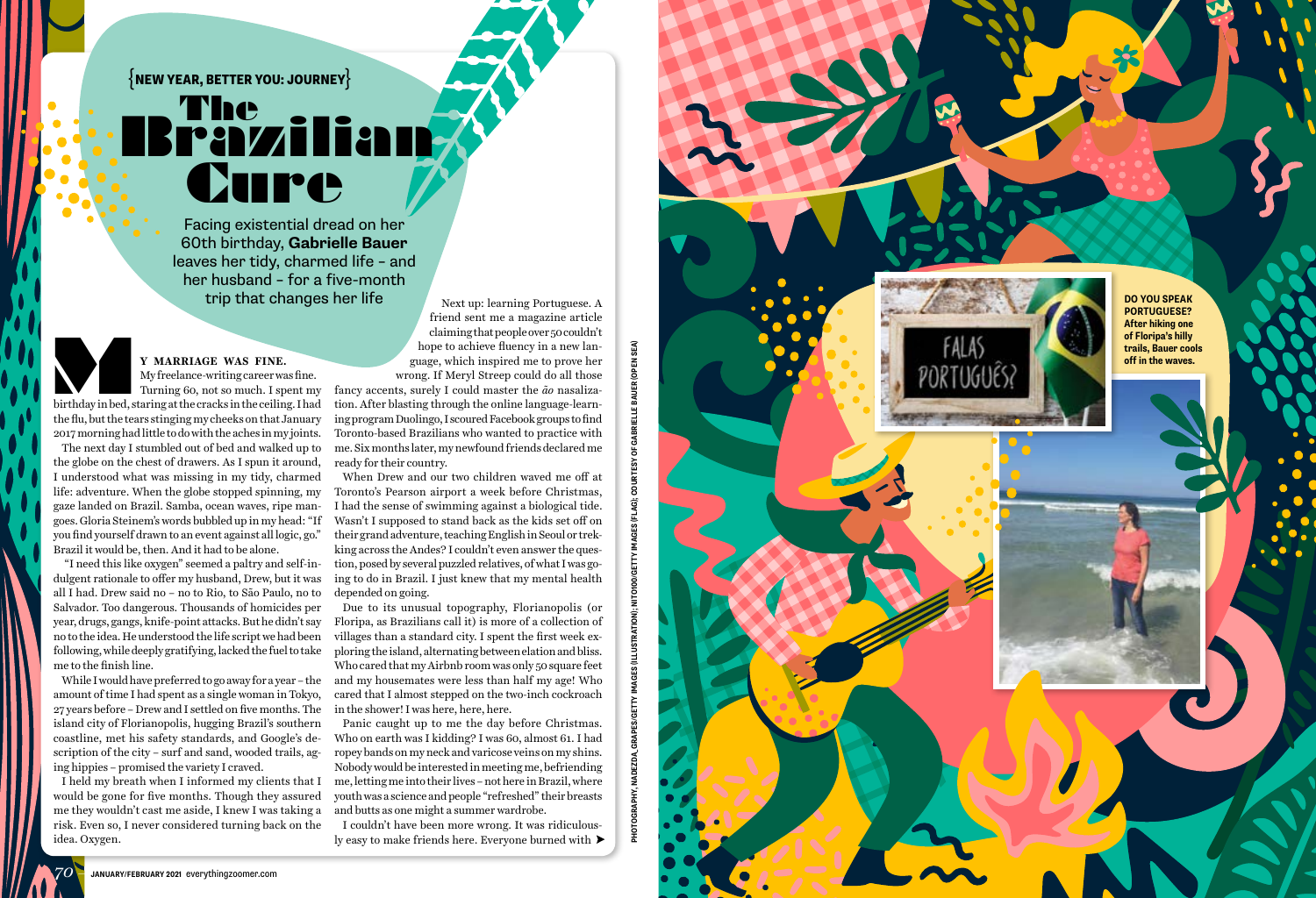

## THE TEA TASTED VILE, BUT I COPIED THE OTHER PARTICIPANTS AND GLUGGED IT DOWN WITHOUT A PAUSE **SPONDED**<br> **SPOND**<br>
AND<br>
W

active properties. Rozeni preferred to call it an entheogen – a sacred potion that opened the mind and heart to the divine. Just one problem: it made you throw up, sometimes violently. While the thought of a group retching session put my sense of disgust in overdrive, I had promised myself to accept all offers that came my way, so when Rozeni invited me to an all-night ayahuasca ceremony, I clutched my stomach and said yes.

I was the only non-Brazilian among the 13 participants at the ceremony, which began at sundown in a dim room with floral sheets drooping from the ceiling. The leader, a shaman who went by Ben-Hur and whose dreadlocks roped down to his hips, asked us to queue up to receive our first dose of the tea.

The tea tasted vile, but I copied the other participants and glugged it down without a pause, then limped back to my yoga mat. Ben-Hur put a *tambor xamânico* between his legs and began chanting and drumming. Pleasing geometric shapes danced in front of my eyes and, for a few brief moments, everything seemed right with the world. Maybe I could tame my stupid little ego. Maybe I could love more and love better.

Every once in a while, someone would lean over their plastic bucket to *fazer limpeza*, or "do a cleansing." When the nausea hit me, there was nothing to do but join the fray. We took our second dose of aya just before sunrise.

**OMETHING SHIFTED** in me after that night: I had the sense that Floripa had claimed me as one of its own. The feeling grew even **SHIFTED** in me after that night: I had the sense that Floripa had claimed me as one of its own. The feeling grew even stronger when I signed a lease on a kitnet (a.k.a. bachelor pad), which would carry me to the end of my stay. I was no longer a visitor. I lived here now.

Friends kept blooming around me. There was Romeu, a troubadour musician who treated me to a private concert on my front patio. Fernando, who challenged me to try surfing. ("Epic fail" just about covers it.) Jerusa, who schooled me in Brazilian politics and made me caipirinhas with the acerola cherries from her backyard.

I video-chatted with Drew every two or three days: love you, miss you, wish you were here, kiss kiss. But while his tiny WhatsApp face warmed my heart, I didn't, in truth, wish he were with me. Fending for myself on the other side of the world was so damned interesting that I didn't have time to miss anyone.

**HOME AT LAST Bauer's one-room apartment in Floripa; (above) after a disastrous foray into surfing, snorkelling was more her speed.**

É

curiosity about this tall, strange gringa who had learned Portuguese at 60, who had a wedding ring on her finger and no husband in sight. How old are you? What sign are you? (Zodiac signs, I quickly learned, were a big deal in Floripa.) How old are your kids? Does your husband mind that you're here on your own? He must be a saint. If it were a Brazilian man, he wouldn't last more than two days before finding a substitute.

**NE DAY,** while I was riding the bus toward one of the outlying villages, I fell into conversation with the woman sitting next to me, who NE DAY, while I was riding the bus toward<br>one of the outlying villages, I fell into conversation with the woman sitting next to me, who<br>introduced herself as Rozeni. She had strawberry-blond hair and the palest eyelashes I had ever seen. We got so deep into our chat – her fibromyalgia, my Jewish background, Canadian winters – that I missed my bus stop. "Why don't you join me?" she asked. "I'm about to attend a special ceremony." A half-hour later I was sitting on a chair with about 20 other people, chanting *nam myoho renge kyo* while a broad-faced man laid his hands on Rozeni's shoulders and welcomed her to the Nichiren Buddhist sect.

Becoming friends with Rozeni meant befriending her gaggle of friends, who insisted on inviting me to their backyard yoga classes and "conscious dinners," where guests ate vegan cheese curds with their fingers while blindfolded. Just like that, a social circle.

When Rozeni first told me about *ayahuasca*, I hesitated. This brew of shrub leaves and vine stalks, typically taken as a tea, has what Western science calls psycho-